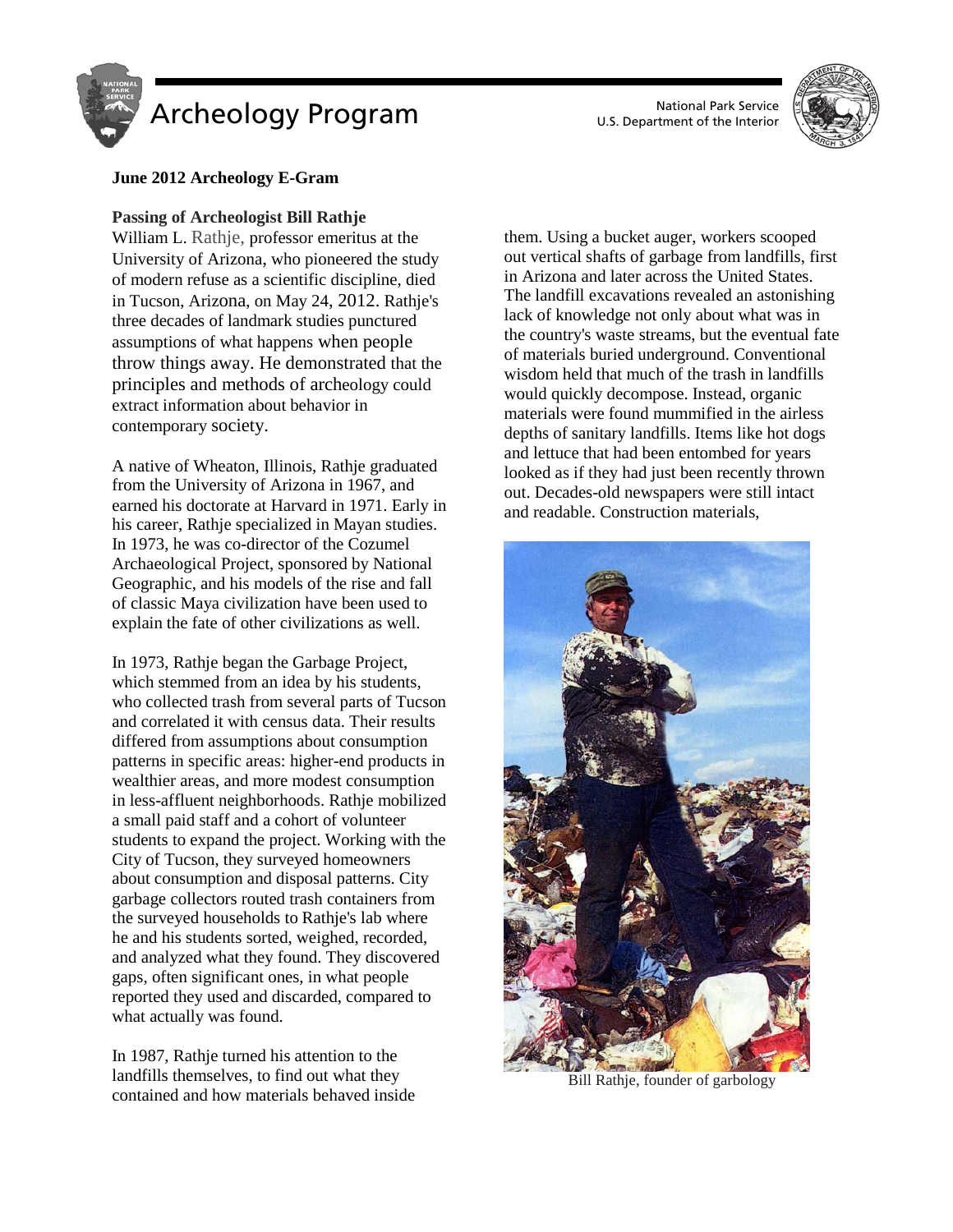originally thought to be virtually non-existent in landfills, actually accounted for a significant portion of waste.

The Garbage Project had an impact on fields beyond archeology, including nutrition, hazardous waste – including disposal of nuclear materials – and recycling, and landfill management. Funding increased as the project grew, with grants coming from USDA, the EPA and other Federal agencies; and state and municipal grants in the U.S., Canada, and Australia.

In 1990, Rathje earned the Award for Public Understanding of Science and Technology given by the American Association for the Advancement of Science, which cited "his innovative contributions to public understanding of science and its societal impacts by demonstrating with his creative 'Garbage Project' how the scientific method can document problems and identify solutions." He also won the 1992 Solon T. Kimball Award for Public and Applied Anthropology, given by the AAA.

In addition to numerous academic journals, Rathje also wrote popular articles. In 1992, he collaborated with Cullen Murphy on "Rubbish! The Archaeology of Landfills."

*From story by Jeff Harrison Media Relations, University of Arizona*

## **NPS Archeologist Remembers Bill Rathje**

Bill Rathje passed away May 24, 2012, in Tucson, Arizona. He had a significant effect on the field of archeology, stretching the boundaries of what archeologists do and the questions they address. After a successful career as a Mayanist, Bill developed the field in archeology of modern material culture studies.

To me, however, Bill was an energetic mentor, a perfectionist that threw himself fully into his projects, including his graduate students. This was of tremendous value to me as one of the graduate students. I remember a particularly excruciating 6-month period when I drafted a proposal to the National Science Foundation (NSF) to explore household hazardous wastes. I would present Bill with my best graduate student writing, trying to address the somewhat mysterious (to me) proposal requirements of the NSF's Environmental and Water Quality Engineering Directorate, and Bill would quickly return it to me covered in red ink. After a few iterations of this, I would think I was getting better because there was less red ink, but then the next draft would "bleed" as much or more than the first. While frustrating, this process was exceptionally useful to me and ultimately paid off in a funded grant.

Working with Bill helped my writing immensely, but also taught me how important the grants process was to scholarship. Working through reports and articles with him showed me how attention to detail and clear and effective writing was a critical skill in archeology, one that has served me well in the NPS, and in mentoring my own students.

Bill was also acutely aware of the media and the good that positive media had on developing an understanding of what scientists really do. He was a master in front of a television camera. He taught me how to develop and present the "sound bites" that would forward one's research objectives while dampening perceptions of lunacy, particularly acute when anthropology students are doing such nontraditional things as poking through modern garbage or drilling holes in landfills.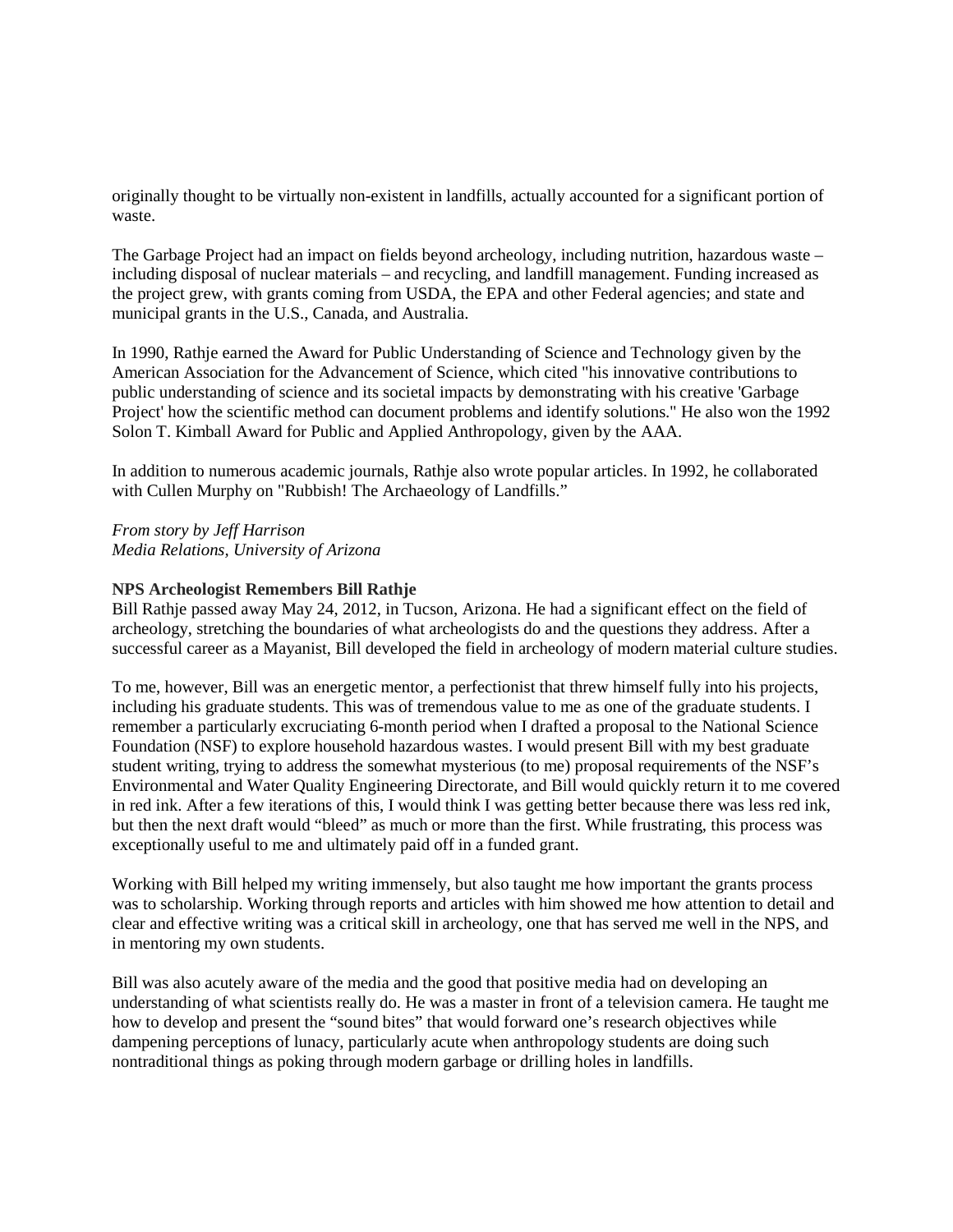Bill could be very persuasive in front of a lecture hall, or in a boardroom. He had no problem explaining why garbology was a valid science and how archeology could contribute to the modern world. Bill was a charmer, and could tell incredibly funny jokes and stories. He loved to talk and socialize. While he was by no means a perfect man, his strengths outweighed his weaknesses. While I have had other mentors in my life, there was no one quite like Bill Rathje.

### *By Doug Wilson*

### *Archeologist, Cultural Resources Partnerships*

## **New NPS Climate Change Adaptation Coordinator for Cultural Resources**

Marcy Rockman is the new NPS Climate Change Adaptation Coordinator for Cultural Resources, joining the NPS and initiating the position in October 2011. Rockman is an archeologist by training. She has a B.Sc. in Geology from the College of William and Mary, and an M.A. and Ph.D. in Anthropology from the University of Arizona. She recently completed a 2009–2011 American Association for the Advancement of Science (AAAS) Science and Technology Policy Fellowship at the EPA's National Homeland Security Research Center, Washington, DC; and is a Fellow with the Cotsen Institute of Archaeology at UCLA. Prior to her AAAS fellowship, she worked in cultural resource management in California and Arizona. She has conducted fieldwork in the American West, Europe, and the Middle East.

Rockman's long-term research focus is the landscape learning process - how human populations gather, share, remember, and transmit environmental information. Her current role addresses impacts of climate change on cultural resources across the nation and translation of archeological information into forms useful for Federal and partnerships-level planning regarding adaptation and resilience. Rockman is also the lead editor of two edited volumes about archeology, including the new "Archaeology in Society: Its Relevance in the Modern World" released in December 2011 by Springer Press and has published multiple scholarly chapters and journal articles.

#### **Visitors Peer Into Past at Archeological Open House at Hopewell Culture National Historical Park**

Hopewell Culture NHP hosted an open house at Hopewell Mound Group, Chillicothe, Ohio, on June 2-4, 2012. Over 100 visitors watched ongoing archeological research and learned from researchers. Paul Pacheco, State University of New York/Geneseo, and DeeAnne Wymer, Bloomsburg University, Pennsylvania, were working at Hopewell Mound Group with anthropology students from both universities.

Tucked away on the north side of the earthwork, the choice of location for the excavation was based on results of a 1994 project led by Bill Dancey, Ohio State University. The high density of Hopewell artifacts led Pacheco and Wymer to their project area. The researchers have found projectile points, pieces of pottery and more than 200 bladelettes. Pacheco said they also have found obsidian native only to Wyoming or

Idaho. Structural finds include earth ovens, where piled rock is cracked and flecks of burnt orange charcoal are present.



Mound at Hopewell Culture NHP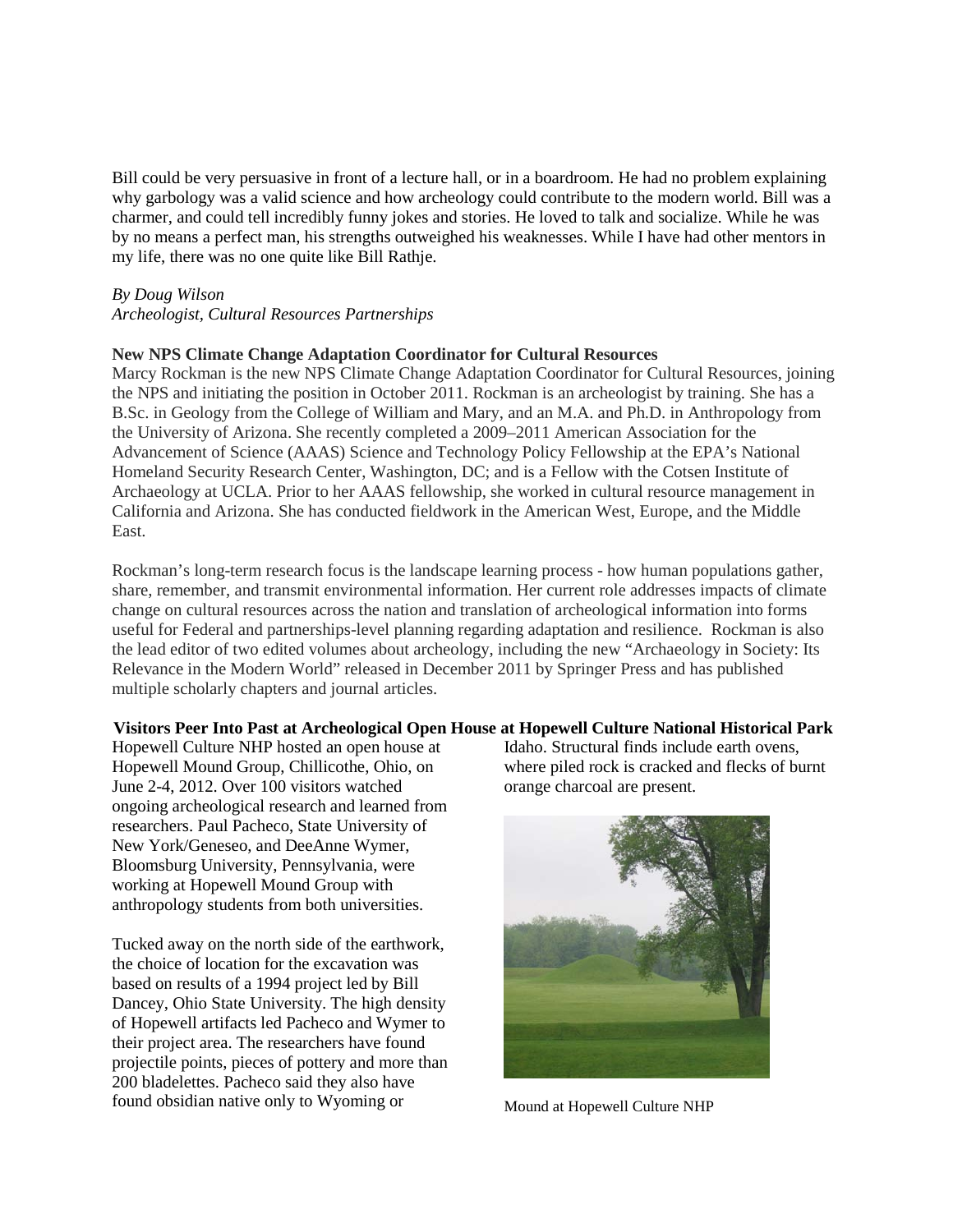Sandy Bender, an anthropology student participating in the dig, said they also have found spots where its posts likely once stood to support a dwelling or other structure. Based on the types of artifacts discovered, the site appears to be a domestic area that would have been in use while ceremonial events were taking place inside the earthwork at Hopewell Mound Group.

For more information about Hopewell Culture NHP, go to http://www.nps.gov/hocu/index.htm

# *By Rick Perkins*

*Chief Ranger, Hopewell Culture NHP*

## **NPS Awards Civil War Battlefield Land Acquisition Grants**

The NPS has announced the award of more than \$3.8 million in grants to help with land acquisition at six Civil War battlefields. Grant projects include easement purchases at Cross Keys, Virginia (\$181,125); Tom's Brook, Virginia (\$25,000); Buckland Mills, Virginia (\$3,350,060); and fee simple acquisition at Mill Springs, Kentucky (\$90,800); South Mountain, Maryland (\$149,000); and Bentonville, North Carolina (\$45,325).

The grants were made from the NPS American Battlefield Protection Program (ABPP) to help states and local communities acquire and preserve threatened Civil War battlefield land outside the boundaries of national park units. Priority was given to battlefields listed in the NPS Civil War Sites Advisory Commission Report on the Nation's Civil War Battlefields (CWSAC Report). Funds were awarded based on the property's location within CWSAC-defined core and/or study areas, the threat to the battlefield land to be acquired, and the availability of required non-Federal matching funds.

The grant funds were made available under the Department of Defense and Full-Year Continuing Appropriations Act of 2011 (Public Law 112-10) and the Consolidated Appropriations Act of 2012 (Public Law 112-74), which appropriated a combined \$17,967,600 for the Civil War battlefield land acquisition grants program. Applications for the balance of the funds are accepted at any time. Criteria to consider in applying for the Civil War Battlefield Land Acquisition Grants include:

- Grants are awarded through a competitive process to units of state and local governments.
- Private non-profit groups may apply in partnership with state or local government sponsors;
- Each grant requires a dollar-for-dollar non-Federal match.
- Grants are available for the fee simple acquisition of land, or for the acquisition of permanent, protective interests in land at Civil War battlefields listed in the Civil War Sites Advisory Commission's (CWSAC) 1993 Report on the Nation's Civil War Battlefields.
- Higher consideration will be given to proposals for acquisition of endangered lands at battlefields defined as Priority I or II sites in the CWSAC report.

Complete guidelines for grant eligibility and application forms are available online at <http://www.nps.gov/history/hps/abpp>

For further information, contact Kristen McMasters, ABPP Grants Manager, at 202-354-2037.

**San Antonio Missions Cleared by Department of the Interior for World Heritage Nomination** The DOI has authorized the San Antonio Franciscan Missions for nomination to the UNESCO World Heritage List. The San Antonio Franciscan Missions, currently on the Tentative List of Potential Future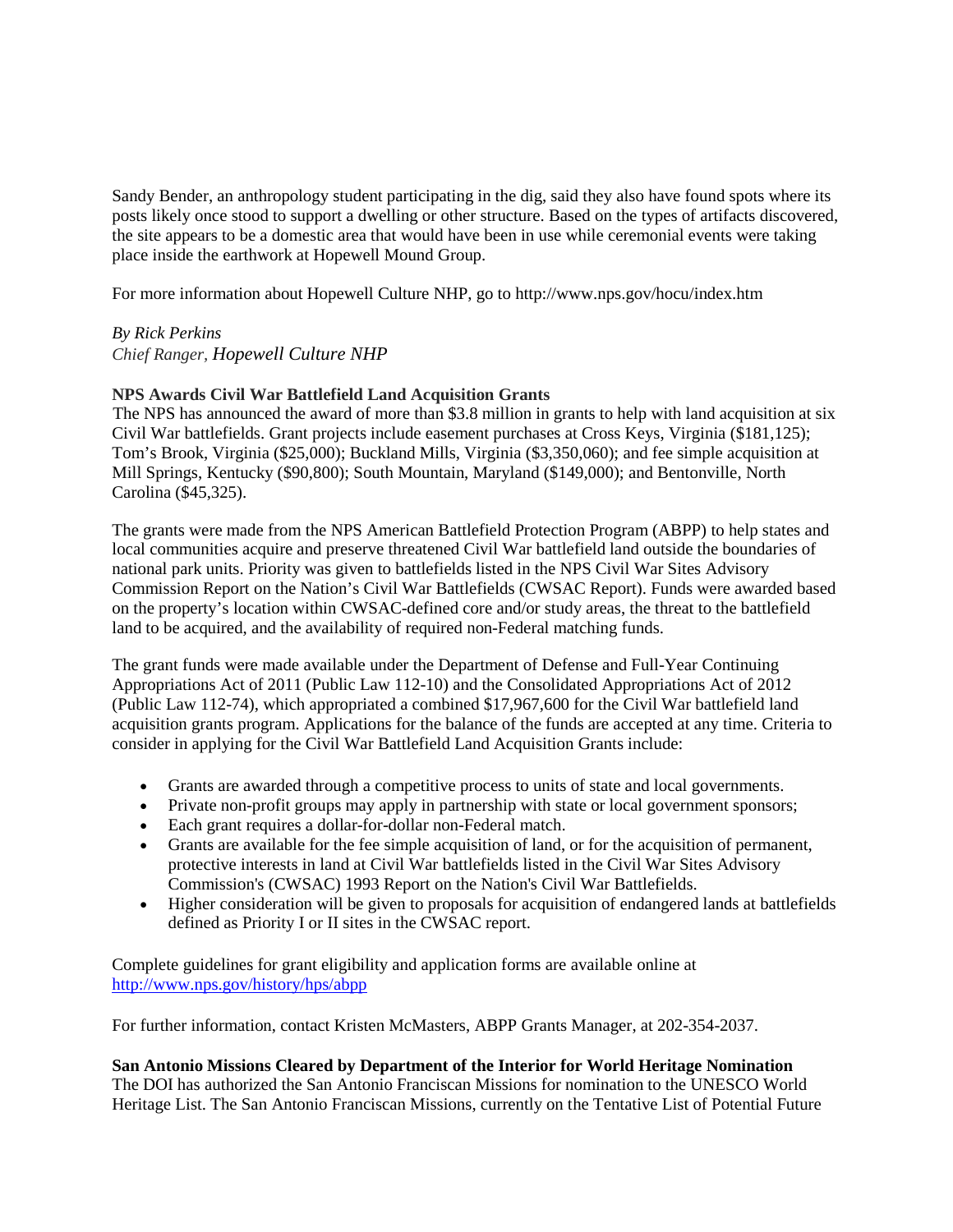Nominations and recently recommended for World Heritage nomination by the Federal Interagency Panel for World Heritage, includes four missions and their archeological resources (San Antonio Missions NHP), and the Alamo (Mission San Antonio de Valero). San Antonio Missions NHP preserves four missions that embody the cultural roots of this great city and represents the single largest concentration of Spanish Colonial resources in the United States.

The NPS will propose the nomination to the 21 nation World Heritage Committee during the next available round of nominations. The nomination dossier will be completed by the end of 2013, in time for consideration by the World Heritage Committee in 2015.



Spanish Aqueduct in San Antonio Mission NHP

San Antonio Missions NHP, attracting more than 1.6 million visitors a year, supports nearly \$100 million in economic activity annually. Those dollars translate into over 1,100 jobs for the local San Antonio community. A National Parks Conservation Association report estimated that a \$1 investment in the park yields \$16 in local economic activity.

World Heritage listing is a prestigious designation that acknowledges the historical, cultural or natural value of a site, as well as the commitment of the sovereign nation and the site's owners to its long-term protection and management. Under the World Heritage Convention, the Secretary of the Interior is charged with identifying and nominating worthy U.S. sites that display superlative cultural and/or natural attributes for designation.

For more information on the San Antonio Missions NHP, visit [here.](http://www.nps.gov/saan/index.htm)

For more information on the World Heritage Sites, visit [here.](http://whc.unesco.org/en/list)

### **National Park Foundation Awards \$658,000 to 2012 America's Best Idea Grant Recipients**

The National Park Foundation has announced \$658,000 in grants will be awarded to the 49 parks participate in the 2012 America's Best Idea program. Inspired by Ken Burns' documentary "The National Parks: America's Best Idea," the America's Best Idea grant program funds park projects designed to connect underserved and under-engaged populations with national parks.

Some archeological programs made possible through the 2012 America's Best Idea grants include programs at Great Smoky Mountains National Park and Katmai National Park and Preserve. High school students will participate in a two-week archeological dig in Great Smokies NP along with archeology students and professors from the University of Tennessee. The students will learn about the process of archeology, how artifacts tell a story through context.

The descendants of the Alutiiq refugees who fled the largest eruption of the 20th century will journey back to their ancestral home near Novarupta, Katmai NP and P, known as the "American Pompeii." The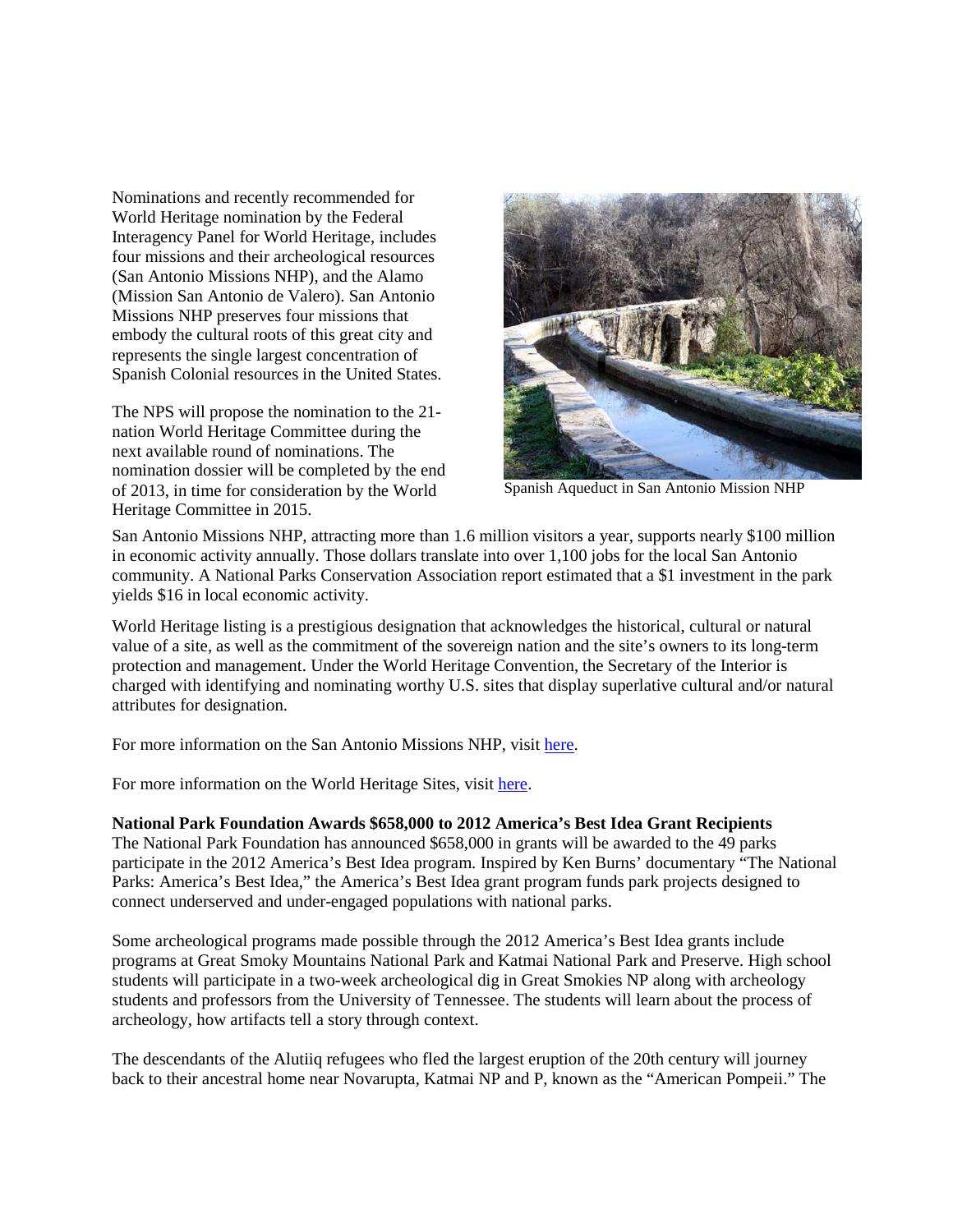youth will hike, camp, learn about geology, and study with an anthropologist who will retell the story of their ancestors' evacuation.

Chartered by Congress, the National Park Foundation is the official charity of America's national parks. For a full listing of participating parks and program descriptions, visit the National Park Foundation website at www.nationalparks.org

## **Archeological Resources in "Teaching with Historic Places"**

For more than 20 years NPS Teaching with Historic Places (TwHP) has been offering curriculum-based lesson plans about sites on the National Register of Historic Places. The plans use historic sites to explore American history. They focus on historic places, as tangible links to the past and as sources of evidence, to help teach academic subjects, raise awareness of available information about places, and foster an appreciation for the value of cultural resources. Aimed at middle school students, the lesson plans can be adapted both for older and younger grades and link to the national Curriculum Standards for History for Grades 5-12, and Social Studies standards for middle school.

Currently, 140 lesson plans are available. At least ten of the lesson plans have an archeological focus. The archeology lesson plans are an eclectic mix of historic themes and time periods that include transportation (King of Prussia Inn, PA); mining (Johnson Lake Mine, NV); settlement (Frederica, GA); and ironworking (Saugus, MA). There are also lesson plans about a pre-Civil War interracial town (New Philadelphia, IL) and Native American settlements (Gran Quivera, NM, and Knife River, ND). The 20+ lessons plans having to do with the Civil War are particularly relevant during this sesquicentennial of the conflict between the States.

The lesson plans are an excellent way to introduce students to archeological concepts and the unique information and perspectives that archeology can provide. To obtain a list of lesson plans with an archeological focus choose "Archeology" on the Lesson Plan Index: Theme page at www.nps.gov/history/nr/twhp/descrip.htm of TwHP.

To learn more about Teaching with Historic Places, visit the website at www.nps.gov/history/nr/twhp. More information about Teaching with Historic Places is available in "History in the Hands of Tomorrow's Citizens," at http://crm.cr.nps.gov/archive/23-08/23-08-1.pdf. The article was published by Carol Shull and Beth Boland in the *Cultural Resource Management* issue *Creative Teaching with Historic Places* (*CRM* Vol. 23, No. 8, 2000). Another useful article is "Teaching with Historic Places Looks Back, Looks Forward," (*Forum Journal*, vol. 9, no. 1, Fall 2004).

#### **National NAGPRA Launches On-Demand Training Video Series**

The National NAGPRA Program is excited to announce the launch of its YouTube Channel. The channel now features eight training videos covering the Native American Graves Protection and Repatriation Act (NAGPRA) and its implementing regulations. In addition to an in-depth treatment of the law, the videos include grant-writing tips, first-person narratives, and program statistics. The eight segments in the series, which are available on-demand, are:

- NAGPRA
- NAGPRA Notices
- NAGPRA Grants
- Consultation under NAGPRA
- Decision-making under NAGPRA
- NAGPRA Civil Penalties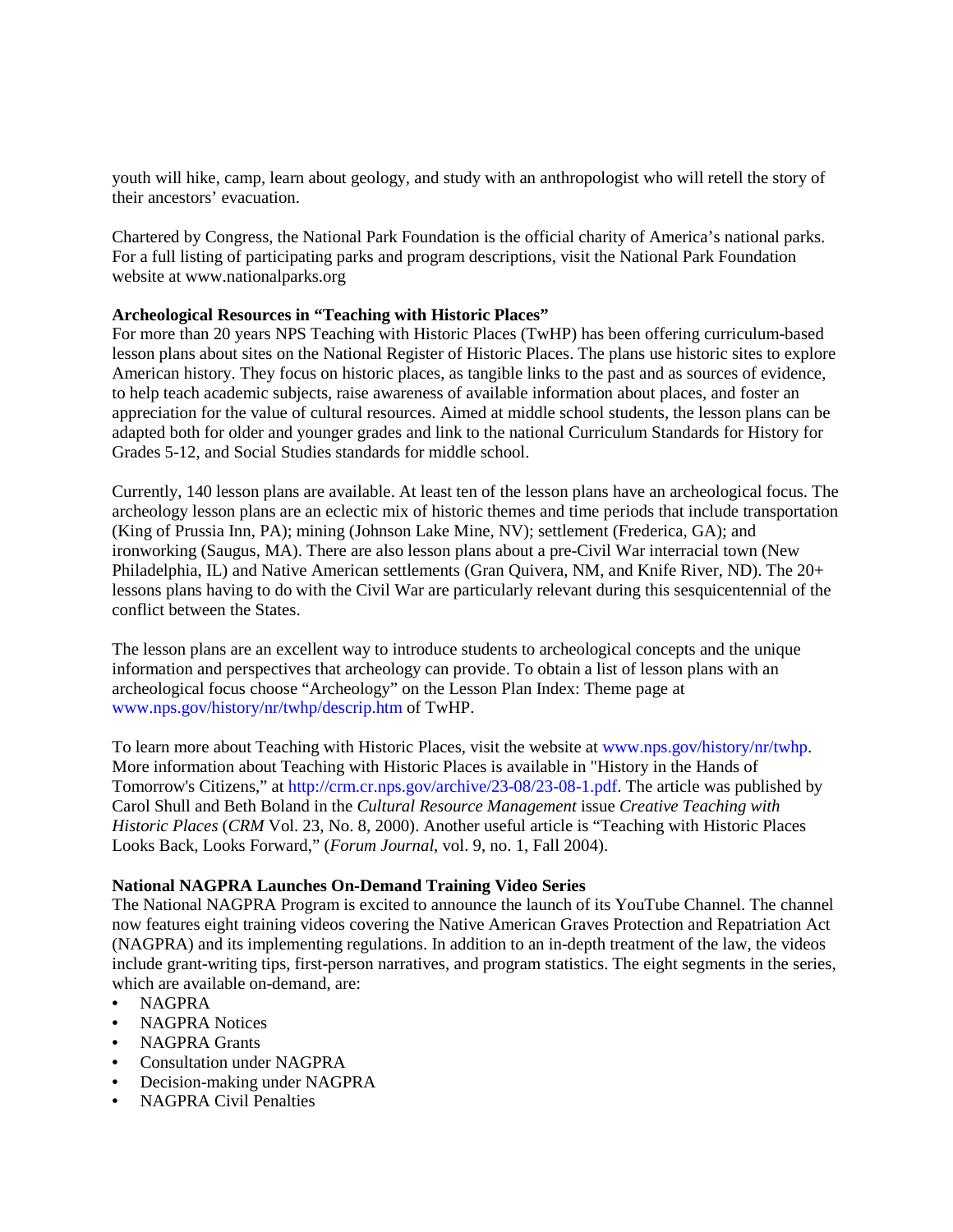- NAGPRA Review Committee
- The Development of NAGPRA

In the course of producing the video series, the National NAGPRA Program conducted fifty interviews with Indian tribe and Native Hawaiian organization members, museum and scientific organization officials, Federal agency representatives, and cultural heritage stewards in ten cities nationwide. The interviews themselves comprise an important archive for studying the history of NAGPRA.

Visit the site at [www.youtube.com/user/NationalNAGPRA.](http://www.youtube.com/user/NationalNAGPRA) For more information about the National NAGPRA Program, go to http://www.nps.gov/nagpra/

Contact: [NAGPRA\\_Info@nps.gov.](mailto:marketing@ydp.eu_) 

## **NPS History Program Offers Training in Oral History**

The NPS History Program will offer "Effective Oral History: Interviews, project management and practical applications" (NPS-2012-0910-STMA) September 10-14, 2012, at the Stephen T. Mather Training Center, Harpers Ferry, West Virginia. This workshop is a great opportunity for hands-on learning about oral history practice led by a team of experienced NPS oral historians. The instructor team includes historians, an ethnographer, archivists, and a solicitor.

Topics include oral history project planning; legal and ethical issues; recording technologies (audio and video); oral history and ethnography; interview preparation; interviewing; processing interviews (indexing and transcribing); preserving, archiving, and managing oral history interviews; using oral history in interpretive programs, exhibits, Web sites, and publications.

The goal of this course is to apply oral history theory and principles. Much of the classroom time will be spent practicing all phases of an oral history project. Participants will also conduct and critique an interview on-site. Instructors will share case studies based on NPS oral history projects they have designed and completed.

The course is intended for historians, interpreters, ethnographers, archivists, and museum curators who conduct oral history projects, and staff with collateral responsibility for oral history projects.

The course, listed in DOI Learn, requires supervisory approval. There is no tuition charge; travel scholarships are available. For questions regarding the course, contact Lu Ann Jones, Park History Program, WASO, (202) 354-2219.

## **Registration for 2012 Pecos Conference**

Mark your calendars and register early! The 85th Pecos Conference, co-hosted by School for Advanced Research, Museum of Indian Arts and Culture, New Mexico State Historic Preservation Office and others, will be held at Pecos NHP on August 9-12, 2012. First inspired and organized by A.V. Kidder in 1927, the Pecos Conference has no formal organization or permanent leadership. Open to all, the Pecos Conference remains an important opportunity for students and students of prehistory to meet with professional archeologists on an informal basis to learn about the profession, gain access to resources and research opportunities, and to test new methods and theories related to archeology.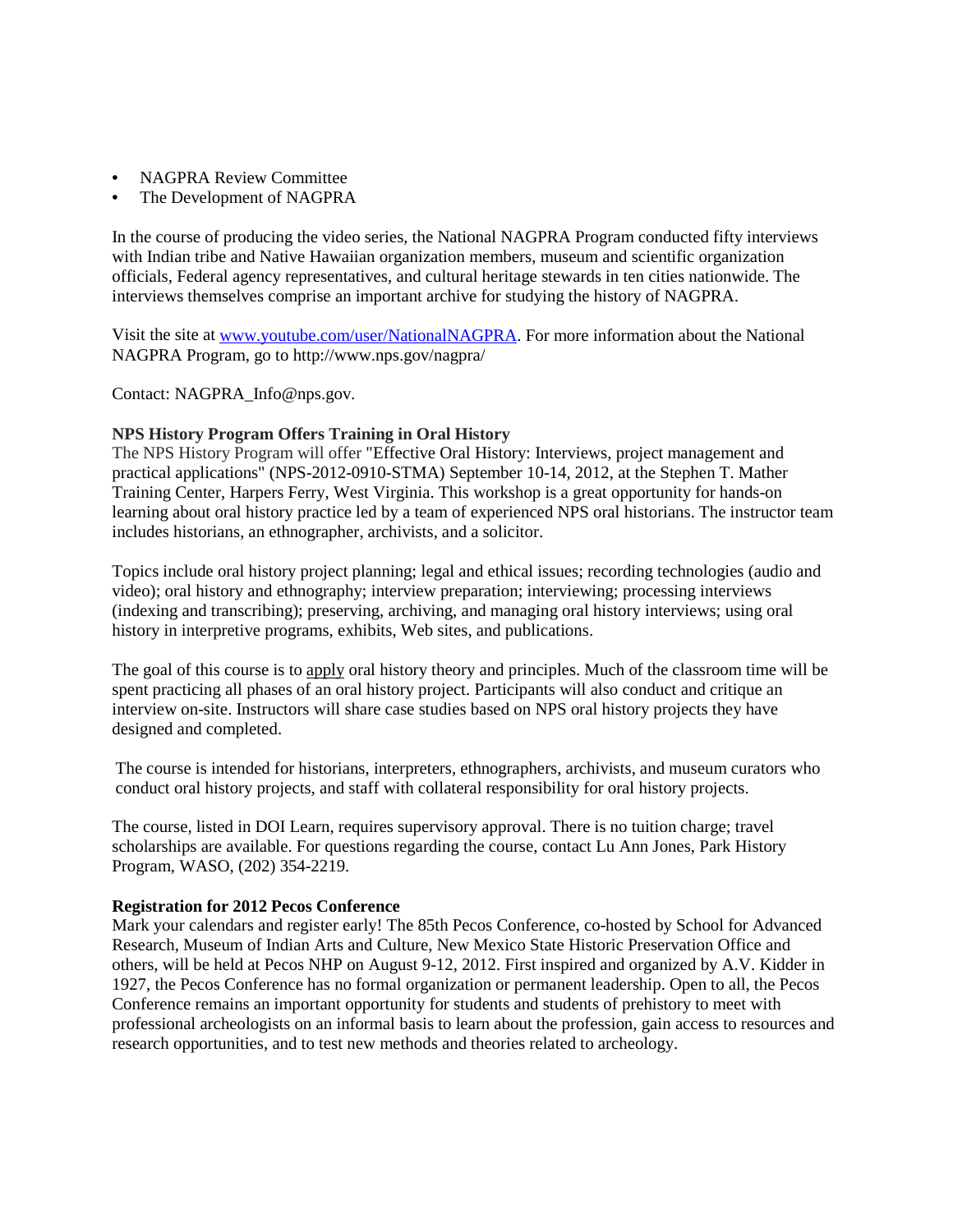Expect the highest caliber reports from the field and labs (as usual). The same great on-site camping as in 2007 is available. For more information on the conference, please visit the conference website: http://www.swanet.org/2012\_pecos\_conference or find them on Facebook.

# **Mount Vernon's Mystery Midden**

NPS partner Mount Vernon Ladies Association's archeologists have announced that the website for the Archaeological Collections Online Project – South Grove Midden is live. The two year project to analyze and digitize more than 120,000 artifacts excavated between 1990 and 1994 is directed by Eleanor Breen. It dates from the mid-eighteenth to the twentieth century, with the bulk of the assemblage deposited prior to the Revolutionary War.

The first component available on the website is the Invoices and Orders database, that contains information about the the objects and shipping materials received from England between 1754 and 1773. Almost 4,000 objects are searchable and represent typical material culture from Mount Vernon. Each object is matched with Washington's corresponding order to compare what was ordered and what was received. The database documents materials intended for use by George and Martha Washington; other items, like the coarse linen fabric called oznabrig, were destined for the growing community of enslaved individual. Excavation of midden at Mount Vernon



The Invoice and Order database can be searched on the Midden website or downloaded. A manual and FAQs are available on the website to facilitate using the database. Over the next several months additional content will be added to the Midden website including the 400 Objects database, featuring selected objects from the archeological site.

To visit the website, go to http://mountvernonmidden.org. Progress of analysis of the Midden site can be followed on the weekly blog, linked to the Midden website and accessible by "liking" Mount Vernon's Mystery Midden Facebook page.

The project's Facebook page is "Mount Vernon's Mystery Midden" [www.facebook.com/pages/Mount-Vernons-Mystery-Midden/117164641680347](http://www.facebook.com/pages/Mount-Vernons-Mystery-Midden/117164641680347)

**Projects in Parks:** Projects in Parks is taking a break this month.

*Projects in Parks* is a feature of the *Archeology E-Gram* that informs others about archeology-related projects in national parks. The full reports are available on the *Research in the Parks* web page [www.nps.gov/archeology/sites/npSites/index.htm](http://www.nps.gov/archeology/sites/npSites/index.htm) or through individual issues of the *Archeology E-Gram*.